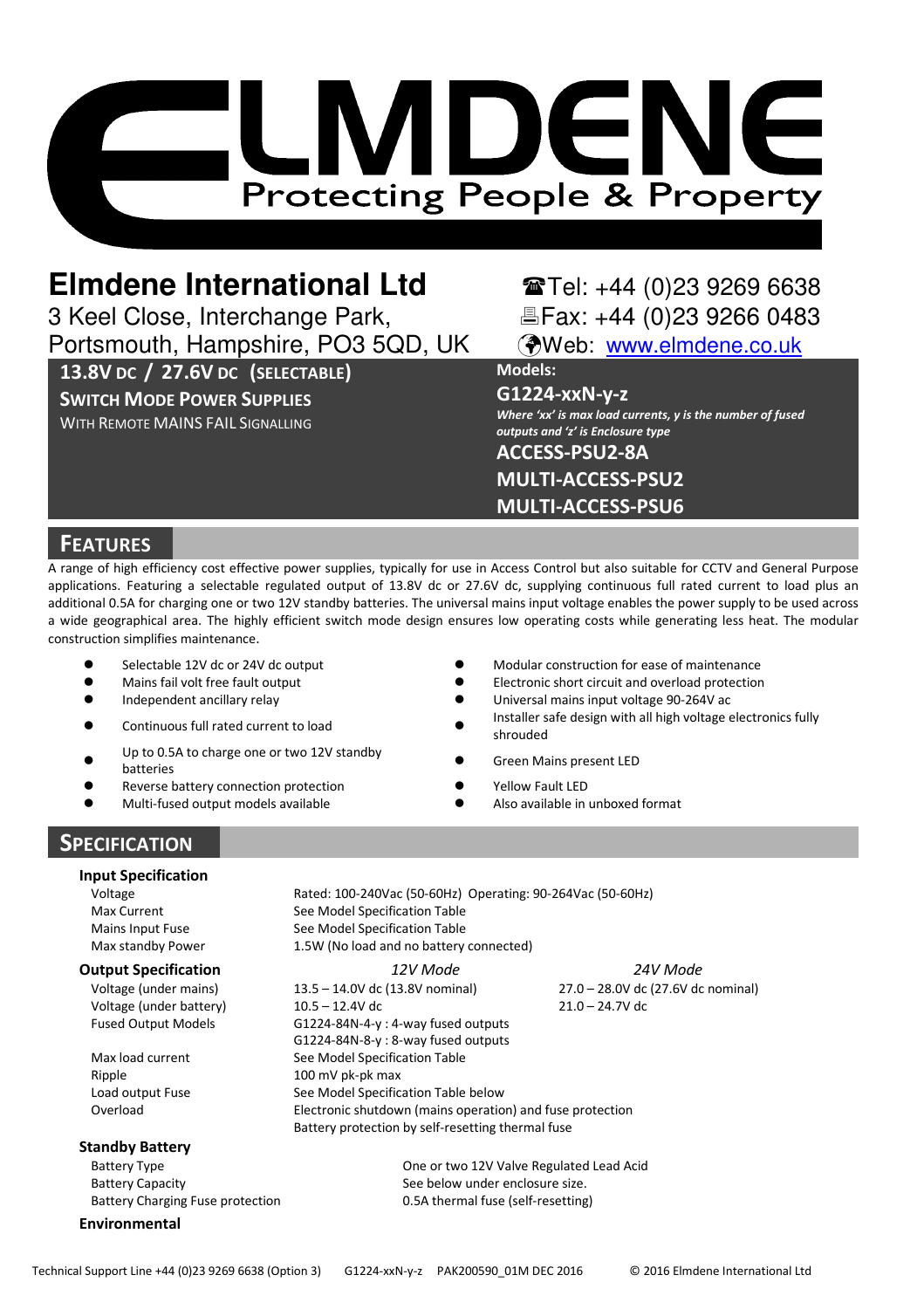

Temperature  $-10$  to  $+40^{\circ}$ C (operating) 75% RH non-condensing -20 to +80°C (storage)

Mechanical

| Model             | <b>Enclosure Dimensions</b><br>w x h x d mm (External) | <b>Max Battery Capacity</b> | Weight (Kg) |
|-------------------|--------------------------------------------------------|-----------------------------|-------------|
| G1224-xxN-y-C     | 330 x 275 x 80                                         | 2 x NP7 (7Ah)               | 3.30        |
| G1224-xxN-y-R     | 390 x 410 x 90                                         | 2 x NP17 (17Ah)             | 6.00        |
| G1224-xxN-y-D     | 400 x 500 x 80                                         | 2 x NP17 (17Ah)             | 6.50        |
| G1224-xxN-y-H     | 420 x 420 x 180                                        | 2 x NP38 (38Ah)             | 8.00        |
| ACCESS-PSU2-8A    | 400 x 500 x 80                                         | $1 \times NP17 (17Ah)^*$    | 6.50        |
| MULTI-ACCESS-PSU2 | 478 x 515 x 146                                        | $1 \times NP17 (17Ah)^*$    | 8.7         |
| MULTI-ACCESS-PSU6 | 478 x 515 x 146                                        | 1 x NP17 (17Ah)*            | 10.5        |

\*For 12V applications only. Ensure voltage selector is set 12V before applying load or connecting battery.

## CONNECTIONS



## INSTALLATION INSTRUCTIONS

This unit is only suitable for installation as permanently connected equipment. This PSU is NOT SUITABLE for external installation. This unit must be fed from a mains power source having a separate (approved) disconnect device and fitted with a fuse or other over-current protection device rated at 3A maximum. Ensure that the disconnect device used has appropriate earth fault protection to the applicable standard. EQUIPMENT MUST BE EARTHED. Before installation, ensure that external disconnect device is OFF. The PSU should be installed according to all relevant safety regulations applicable to the application.

#### Mounting

- 1) Mount securely in correct orientation allowing minimum clearance of 100mm to other objects or walls.
- 2) Route mains and low voltage output cables via different knockouts and/or cable entry holes.
- 3) Use bushes and cable glands rated to UL94 HB minimum.

#### Mains Power Up

- 4) Attach correctly rated mains cable (minimum 0.5mm<sup>2</sup> [3A], 300/500Vac). Fasten with cable ties.
- 5) Select required output voltage using PCB switch: 13.8V dc (12V battery) or 27.6V dc (2 x 12V batteries) Note: Only select/change voltage output with unit powered down (mains and battery).
- 6) Apply mains power. Check for 13.8V or 27.6V dc on load outputs. Check Green Mains LED is ON.
- 7) Disconnect mains power.

#### Load Output

- 8) Attach correctly rated load cable and fasten using cable ties. Note polarity. Ensure rated load voltage is the same as supply is set to.
- 9) Apply mains power. Check Green Mains LED is ON and output is healthy before connecting load.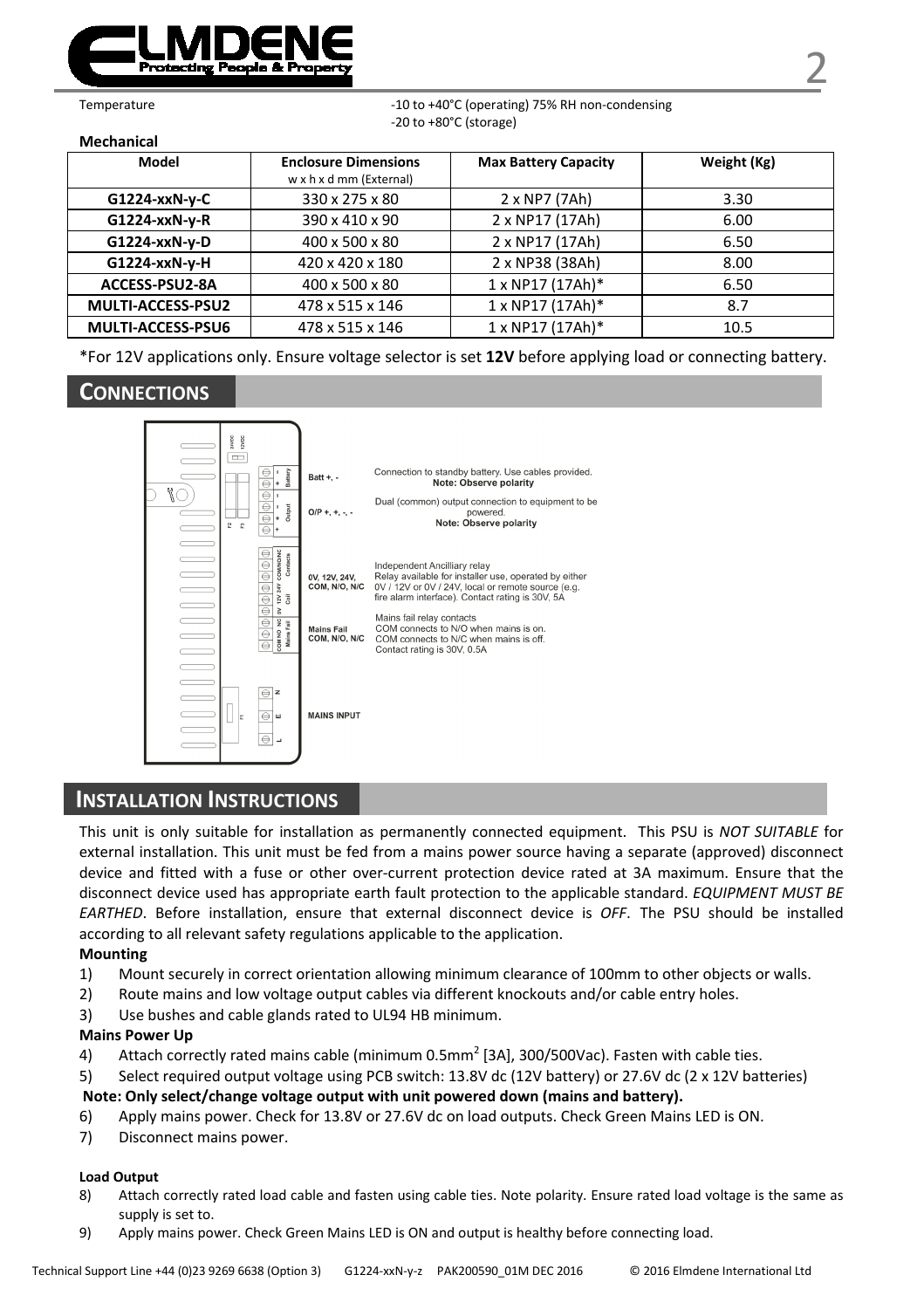

- 10) Connect and verify load is operating correctly.
- 11) Disconnect mains power.

#### Standby Battery

12) Ensure a single 12V battery is used for 12V operation, and two 12V batteries in series for 24V.

13) Attach supplied battery cables to terminal block and batteries. NOTE: If in 24V mode, ensure correct polarity of battery connections: Red lead to +ve of battery 1, Black lead to -ve of battery 2. Connect -ve of battery 1 to +ve of battery 2 using short link lead

- 14) Position batteries to avoid lid fixing screw.
- 15) Apply mains power. Check Green Mains LED is ON.
- 16) Check there is no fault indication on Yellow Fault LED.
- 17) Disconnect mains power. Check that the batteries continue to supply the load. Check Green Mains LED is OFF and Mains Fail relay operated.

NOTE: Batteries must have sufficient charge to supply the load

- 18) Reconnect mains power. Check Green Mains LED is ON and Mains Fail relay showing healthy.
- 19) Remove Output fuse (F3) and check Yellow Fault LED is ON.
- 20) Replace Output fuse, and remove PSU protection fuse (F2). Check Yellow Fault LED is ON.
- 21) Replace PSU protection fuse (F2). Check Yellow Fault LED is OFF.
- 22) Test operation of Ancillary relay as required.

Tamper (See diagram below – excludes H-Enclosure model)

23) Connect tamper switch to appropriate inputs of control and indicating equipment (CIE).

24) Check that the tamper switch is CLOSED when the lid/cover is closed and the retaining screw is fitted, OPEN when the retaining screw is removed and the lid/cover is open. Use fine adjustment screw if necessary, no more than one turn in either direction, to align indicator with set point.

25) Close the lid and fasten with screw supplied. Alternatively fit the cover in place, the correct orientation is with the cover retaining feature engaging over the bottom lip of the base, fasten with screws supplied.

26) Re-check tamper circuit is closed at the control panel.



## MODEL SPECIFICATION TABLE

|                                               | G1224-42N                                    | G1224-63N | G1224-84N | <b>MULTI-ACCESS-PSUx</b><br><b>ACCESS-PSU2-8A</b> |
|-----------------------------------------------|----------------------------------------------|-----------|-----------|---------------------------------------------------|
| Output Current (13.8V dc)                     | 4A                                           | 6A        | 8A        | 8A                                                |
| Output Current (27.6V dc)                     | 2A                                           | 3A        | 4A        | $4A**$                                            |
| <b>Battery Charge Current</b>                 | 0.5A                                         | 0.5A      | 0.5A      | 0.5A                                              |
| <b>Mains LED (Green)</b>                      |                                              |           |           |                                                   |
| <b>Fault LED (Yellow)</b>                     | N                                            |           |           |                                                   |
| <b>Max Mains Input Current</b><br>(at 90V ac) | 1.5A                                         | 2.0A      | 2.0A      | 2.0A                                              |
| <b>Mains Input Fuse (20mm</b><br>HRC)         | T <sub>2.0</sub> A                           | T3.15A    | T3.15A    | T3.15A                                            |
| F3 - Output Fuse (20mm)                       | F4.0A                                        | F6.3A     | F8.0A     | F8.0A                                             |
| <b>F2 - PSU Protection Fuse</b><br>(20mm)     | F <sub>2.0</sub> A                           | F3.15A    | F4.0A     | F4.0A                                             |
| <b>Battery Fuse</b>                           | PTC (self-resetting) fuse - Internal to unit |           |           |                                                   |

\*\* Only suitable when 2 batteries are fitted in series